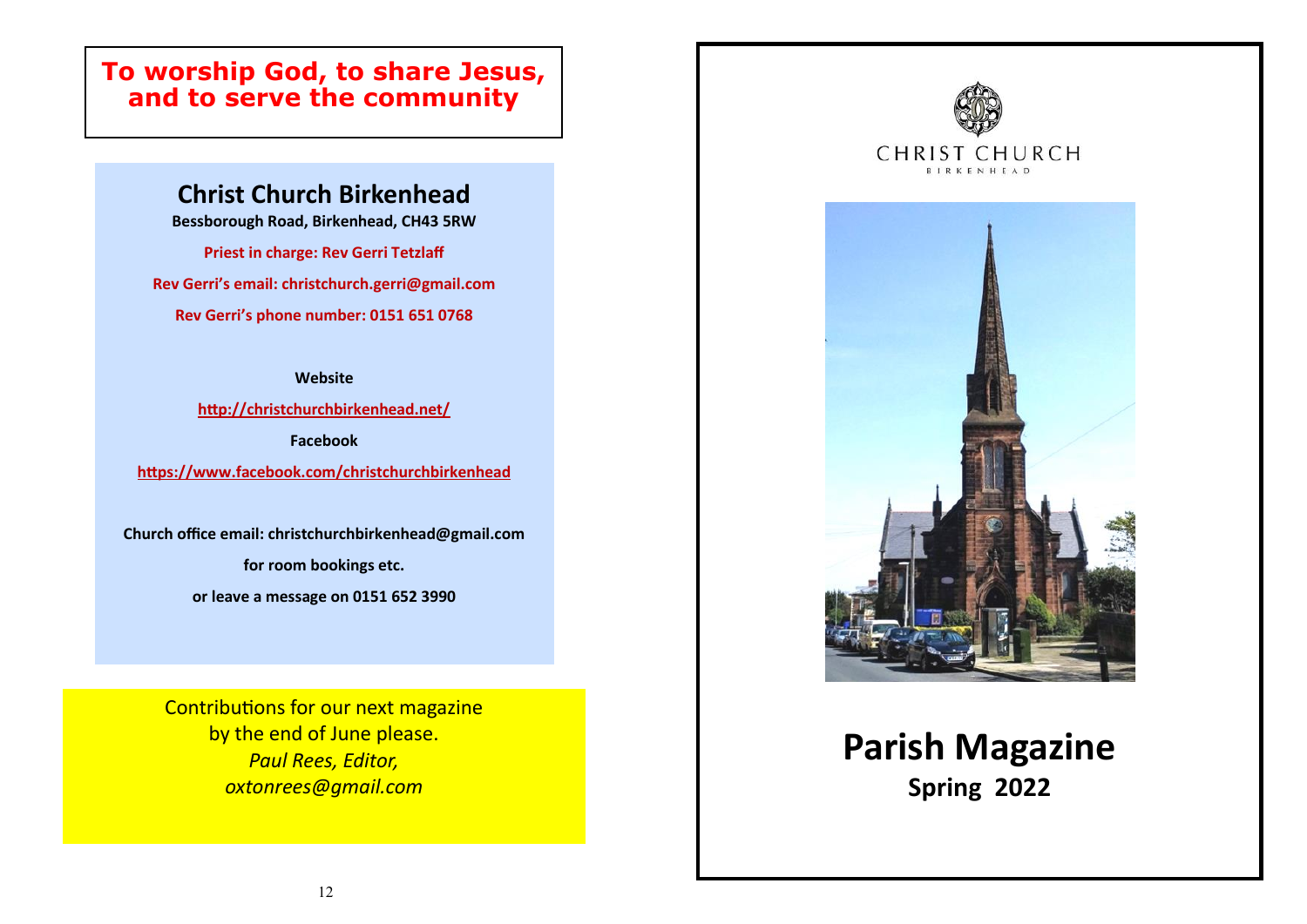## **Services in Church**

**All Sundays at 9am: Holy Communion (BCP)**

#### **Main services at 10.30am**

1 st May: *Third Sunday of Easter* Morning Prayer with Baptism

8 th May: *Fourth Sunday of Easter* Holy Communion

15th May: *Fifth Sunday of Easter* Morning Prayer, followed by APCM

22nd May: *Sixth Sunday of Easter* Morning Prayer with Baptism

29th May: *Seventh Sunday of Easter* Holy Communion

> 5 th June: *Pentecost* Morning Prayer

12th June: *Trinity Sunday* Holy Communion

19th June: *First Sunday after Trinity* Morning Prayer

26th June: *Second Sunday after Trinity* Holy Communion

You can also keep up to date on our website or via our Facebook page at [www.facebook/christchurchbirkenhead.](https://www.facebook.com/christchurchbirkenhead/) 

## **Church of England to pump £3.6bn into parishes and fund more social action**

Money will support projects such as food banks, as church seeks to 'raise its game in its service to the nation'. The Church of England is to pump £3.6bn into its 12,500 parishes over the next nine years in an effort to halt its decline by increasing "mission activity" among young people and disadvantaged communities. The money  $-$  a 30% increase in funding from the church commissioners, who look after the C of E's central assets – will support social action projects such as food banks, and help the church achieve its target to be carbon net zero by 2030.

The archbishop of Canterbury, [Justin Welby,](https://www.theguardian.com/uk/justin-welby) and the archbishop of York, Stephen Cottrell, admitted the C of E had been heavy-handed in concentrating funds on urban churches in recent years. "Allocating money in the past was perhaps, if we're honest, a bit too driven from the centre. Now we're trusting the dioceses much more," said Cottrell.

Rural parishes have complained that they have been starved of cash, which has been diverted to inner-city churches. As a result, churches have closed and clergy jobs have been lost, according to a [campaign group, Save the Parish.](https://www.theguardian.com/world/2021/aug/06/church-of-england-traditionalists-launch-fight-against-worship-in-takeaway-cinema-or-barn)

Welby said: "Over the last few years, the priority has been very much for the more heavily populated areas. Having listened carefully to what people were saying, this [funding] is for everyone, including the rural areas."

The core of the extra funding will be used for programmes that focus on young and disadvantaged people, deliver social action work, address racism and cut the church's carbon footprint. It will support churches in the poorest areas of the country and fund more clergy in frontline ministries, including chaplaincies. "This funding will help the C of E raise its game in its service to the nation," said Cottrell.

*An extract from an article in the* Guardian *newspaper, 11 May 2022.*

Whether we feel Christ Church is rural or inner-city, this is a vision we might well be wanting to think about.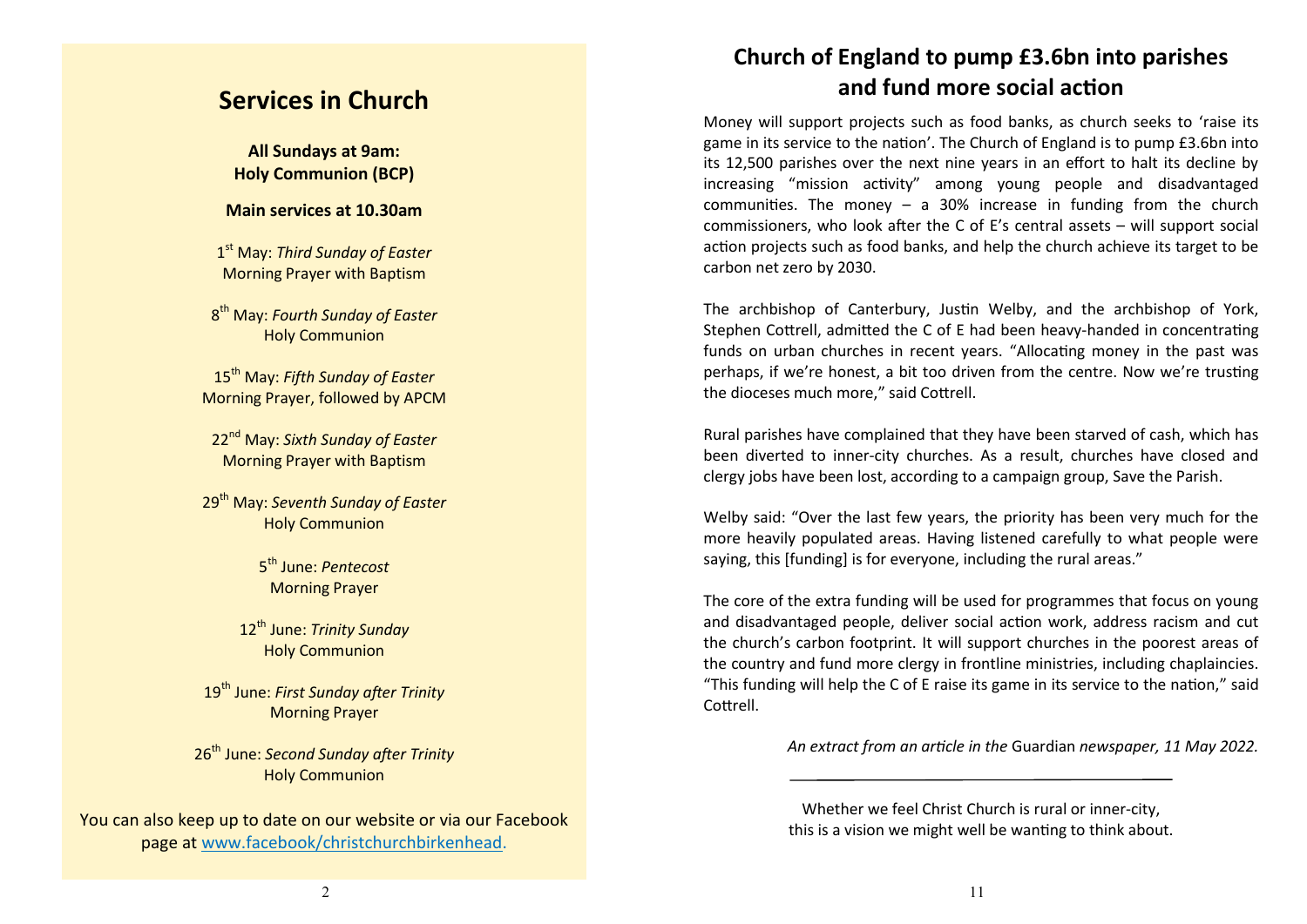#### **Remember going to Evensong?**

From my childhood I can remember attending evensong, most particularly when I had been sent off to boarding school at the age of eleven. Every Sunday, 120 teenage boys were marched up the road to Lancaster Christ Church and expected to sit still, pray and listen quietly to the sermon. The service was taken from the Book of Common Prayer with its beautiful euphonic language, especially written to be spoken aloud hundreds of years ago. (Compare it with the language of Common Worship, perhaps?)

If nothing else, those words are ingrained in my mind—I can follow the service without a book. And the music is wonderful. Over the years since then, having settled into Sunday morning churchgoing, I listened irregularly to the evensong service on Radio Three transmitted on Wednesdays and Sundays.

Then, during this Lent, I was exploring YouTube and realised that a number of our cathedrals broadcast services on their dedicated channels. Being in the diocese of Chester, I became a regular attender of our own cathedral's evening service—watching (attending?) it live or later in the evening. May I recommend this to you?



Go to YouTube and search for the 'Chester Cathedral'.

#### **The Rev writes...**

#### *Alleluia, Christ is risen. He is risen indeed, Alleluia*

Our Easter acclamation continues to ring out at our church services on Sunday mornings. For Easter is celebrated as Eastertide - 50 days from Easter Sunday to Pentecost. As if in recognition it takes time for the good news of Christ's resurrection to sink in, take hold of our minds, to make any sense. Many find the whole story difficult to believe, speak of it as nonsense. They are in good company.

For such was the case with those who first heard the angel voice that acclamation at the empty tomb. We read their responses in the earliest Gospel accounts. In Mark 16 we read of the women who were the first to appear at the tomb early morning, that they were *trembling* and *bewildered* as they heard the acclamation and fled from the tomb saying nothing to anyone because they were *afraid*. In Matthew 28 the women again are *fearful* – though *joyful*. By the end of the 50 days in Matthew some *worship* while some still *doubt*. In Luke 24, the women again are *frightened* – and when they rush to tell the disciples what they have seen and heard, "their words seemed to them like *nonsense*".

The Jews are an occupied people. Under a foreign military power. There is resistance and social unrest. This is the context for Jesus' ministry. The disciples had three years of following Jesus amidst growing confrontation with the established authorities, political and religious. No wonder the crowds flocked to witness in thousands to hear Jesus speak; "hypocrites" he called the Jewish religious establishment. And always present was the Jewish expectation of a messiah who would overturn the injustice of occupation and set his people free. At the end of the 50 days the disciples ask Jesus: " Are you at this time going to restore the kingdom to Israel?" And this emotional and political turmoil - all of this has come to nothing as the powers of oppression crush all hope, desire and expectation as they crucify Jesus. His disciples? They all flee into hiding – except the women. In John 21 the disciples are resigned to the fact that nothing has changed. Everything is back to how it was before. And they return to their old trades as fishermen.

Does it sound familiar? Occupied peoples. Oppressive military presence. Selfserving government. A hypocritical establishment. People anxious and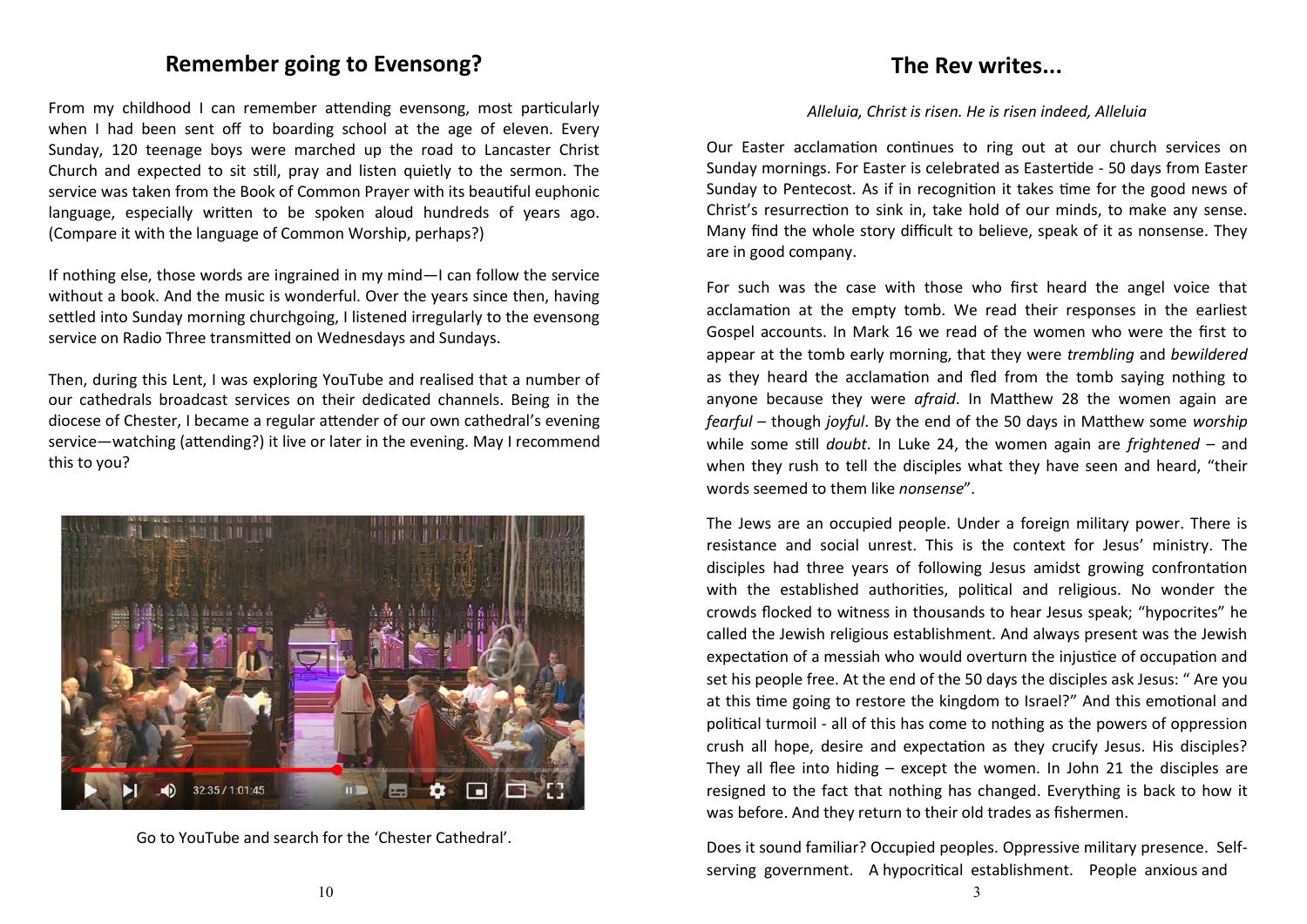frightened. Hopes dashed. Why bother? Against this we join with the angel to cry, *Alleluia, Christ is risen. He is risen indeed, Alleluia.* This cry stirs embers of hope in the early Christians - felt as *joy* and *worship* - which embers burst into the flames of Pentecost, which we will celebrate June  $5<sup>th</sup>$ . At Pentecost the disciples are now bold, energetic, expectant, voices full of hope as they speak publicly of the Risen Christ. And their audience cut to the heart asks, "What shall we do?" Hope renewed stirs a renewed desire to act. This is the heart of the Easter story whose narrative reveals the fallen world is as it is; embodies a vision of how it could be better; and invites all to commit to play their part in making it better. *Alleluia, Christ is risen. He is risen indeed, Alleluia* is both an affirmation and a motivation.

Jesus is the "light of the world" and those who follow him are to be in turn light (Matthew 5.14). Light struggles against what at times seems an all-pervading darkness. This was true for the first disciples. It is no less true for us now – darkness from the *global perspective* of war, occupied territories, the earth's warming; from the *social perspectives* with costs of living rises, inflation threatening incomes, embedded racism and sexism; from the *personal perspectives* of anxiety and stress, illness, death of loved ones, addictions.

But 1 John 2 encourages, "God is light; In him there is no darkness at all". No darkness is our direction of travel. The Risen Christ invites co-operation in his work to bring light as we can. Light in the *personal* as we repent – that is turn to God – that we might be re-created into a people characterised by love, joy, peace, patience, kindness, generosity, faithfulness, gentleness, and self- control (Galatians 5). Light in the *social*. See how the early Christians gather into communities (Acts 2): "All the believers were together and had everything in common. Selling their possessions and goods, they gave to anyone as he had need". Light in the *global*. See how Paul urges (Romans 8) that "the creation itself will be liberated from its bondage to decay and brought into the glorious freedom of the children of God".

*Alleluia, Christ is risen. He is risen indeed, Alleluia.* During Eastertide – and throughout our journey of faith – we are called to embrace this cry evermore deeply as a call to engage with ourselves and the world that each might be different. That in the face of darkness, we might be light. In the face of despair, hope. In the face of anxiety, reassured. In the face of apathy, energised.

**My World**

An endless stream taking over our land Paper bags, plastic bottles, tin cans, Too many boxes of unopened mail.

No room, no space Where will it end? Where are the open spaces? Green oasis in a dry land.

What will we tell the children? Time will tell The earth will die. Will we have left it too late?

A poem by Anne Roberts and printed in *Earthly Matters* twenty-three years ago, well before recycling became the norm and climate change so desperate.

#### **Be still and know that I am God (Psalm 46:10)**

Why does everyone rush around? Pushing, running, hurry. What is the rush for? Busy people, busy streets. Why not stop and think. Is this right? We were not meant to be in constant motion. Just rest a while. Look at the beauty around us. A flower, a child's face, Caught up in wonder, a new-born baby A miracle of life. So slow down, rest a while 'Come to me, all who are weary', Jesus said, 'and I will give you rest.'

Rev Allan Goode

*Offered by MaryJo Blades*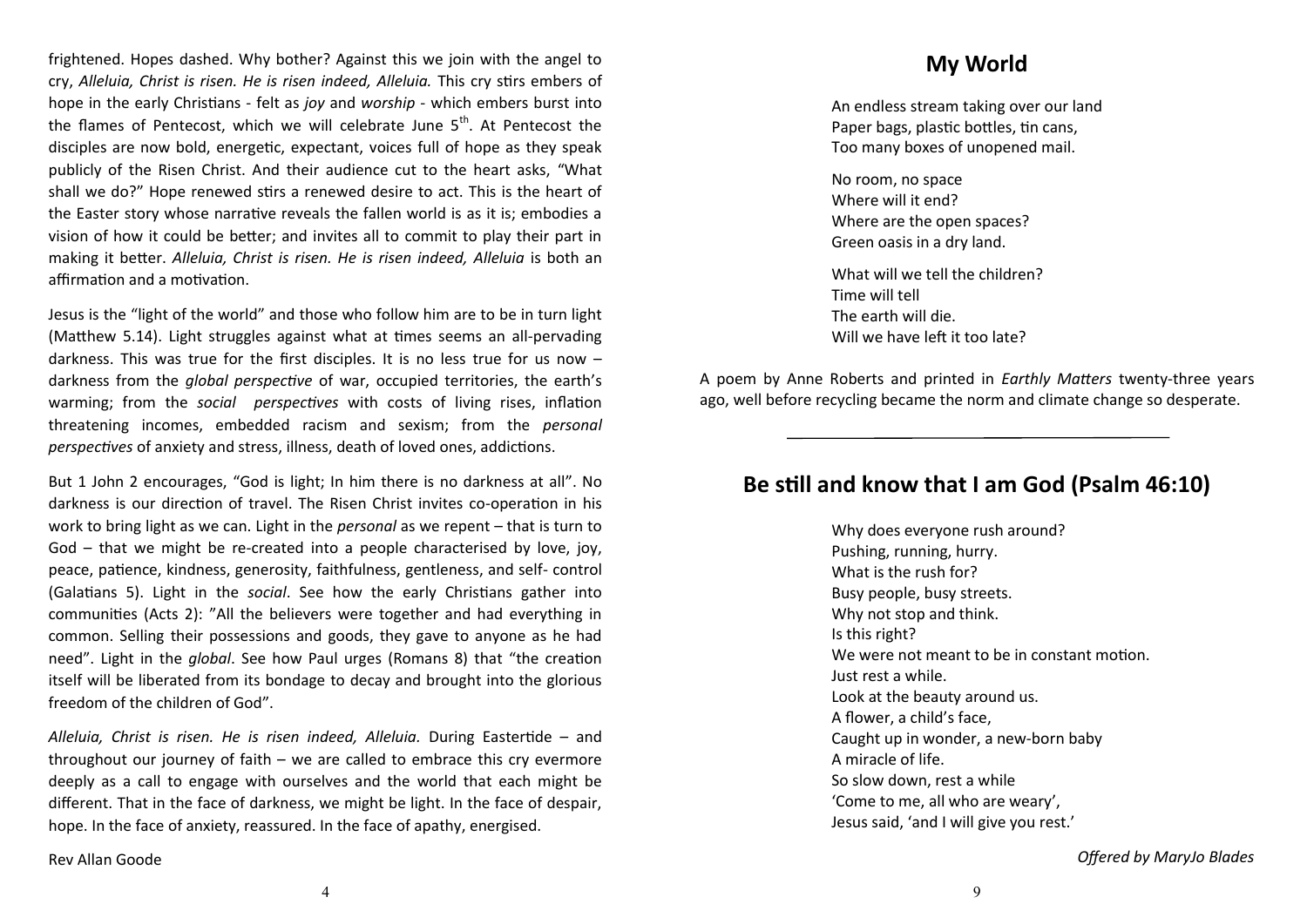#### **Protecting our Cathedrals**

In its latest newsletter Historic England lists eight cathedrals which it thinks are the most beautiful, and illustrates them with photographs from the [Historic](https://historicengland.org.uk/images-books/archive/)  [England Archive.](https://historicengland.org.uk/images-books/archive/) They are Carlisle, Wells, Lichfield, Coventry, St Sophia's London, Clifton Bristol, Durham and Peterborough.

Historic England rightly tells us that cathedrals have a special place in national life. Attracting large congregations and tourists, they are important in public life for their scale and splendour as well as their significance as places of worship.

From Norman to Modernist, there are many different architectural styles on show in cathedrals. Historic England provides funding to support many of England's cathedrals and churches as well as buildings of all sorts around the country.



Carlisle Cathedral

You can explore the cathedrals and other places supported by English Heritage at [https://historicengland.org.uk/.](https://historicengland.org.uk/)

## **Recently...**

**Baptisms** March – Lisa Hughes April – April Rae Byrne

**Confirmations** In March – Lisa Hughes and Charlotte Fenwick



# **A vision for our future...**

PCC members are participating in a series of meetings between now and July with Peter Froggatt, the Diocesan Outreach Officer, to discuss and look for ways forward for our Christ Church, its congregation and its community. If you've got some ideas please come and share them! And have a look at the extract from the Guardian newspaper on page 11.